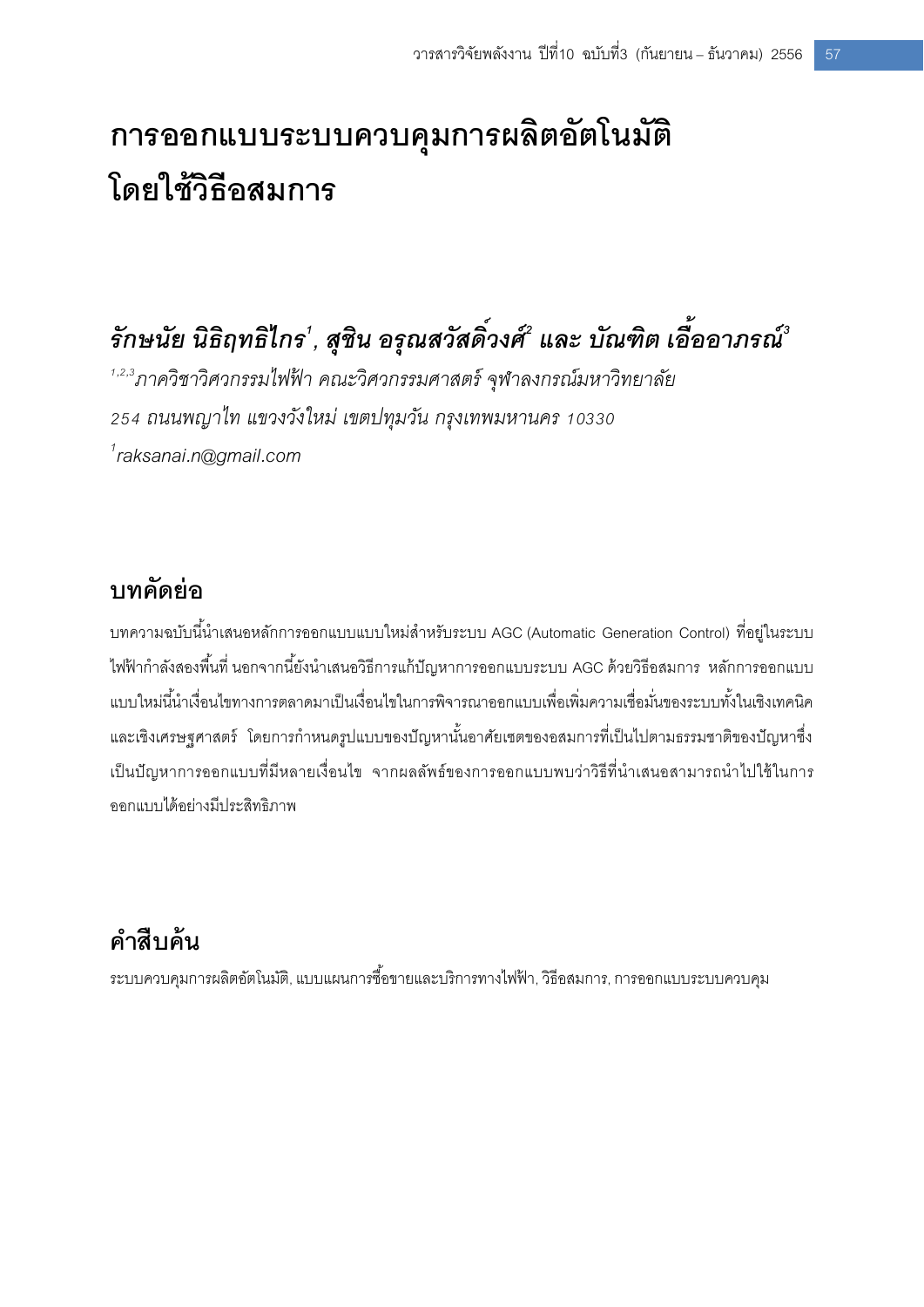## **DESIGN OF AUTOMATIC GENERATION CONTROL USING THE METHOD OF INEQUALITIES**

### *Raksanai Nidhiritdhikrai<sup>1</sup> , Suchin Arunsawatwong<sup>2</sup> and*

#### *Bundhit Eua-arporn<sup>3</sup>*

*1,2,3Department of Electrical Engineering, Faculty of Engineering, Chulalongkorn University 254 Phayathai Road, Pratumwan, Bangkok 10330, Thailand. 1 raksanai.n@gmail.com*

#### **ABSTRACT**

This paper describes a new design strategy for a multiarea Automatic Generation Control (AGC) system and a procedure for solving it using the method of inequalities. In this strategy, electricity market constraints are taken into consideration in order to increase technical and economical reliability of the system. The design problem is formulated as a set of inequalities in accordance with the multiobjective nature of the problem. As a result, the design can be carried out in an effective way.

#### **KEYWORDS**

Automatic generation control, Ancillary service, Method of inequalities, Control systems design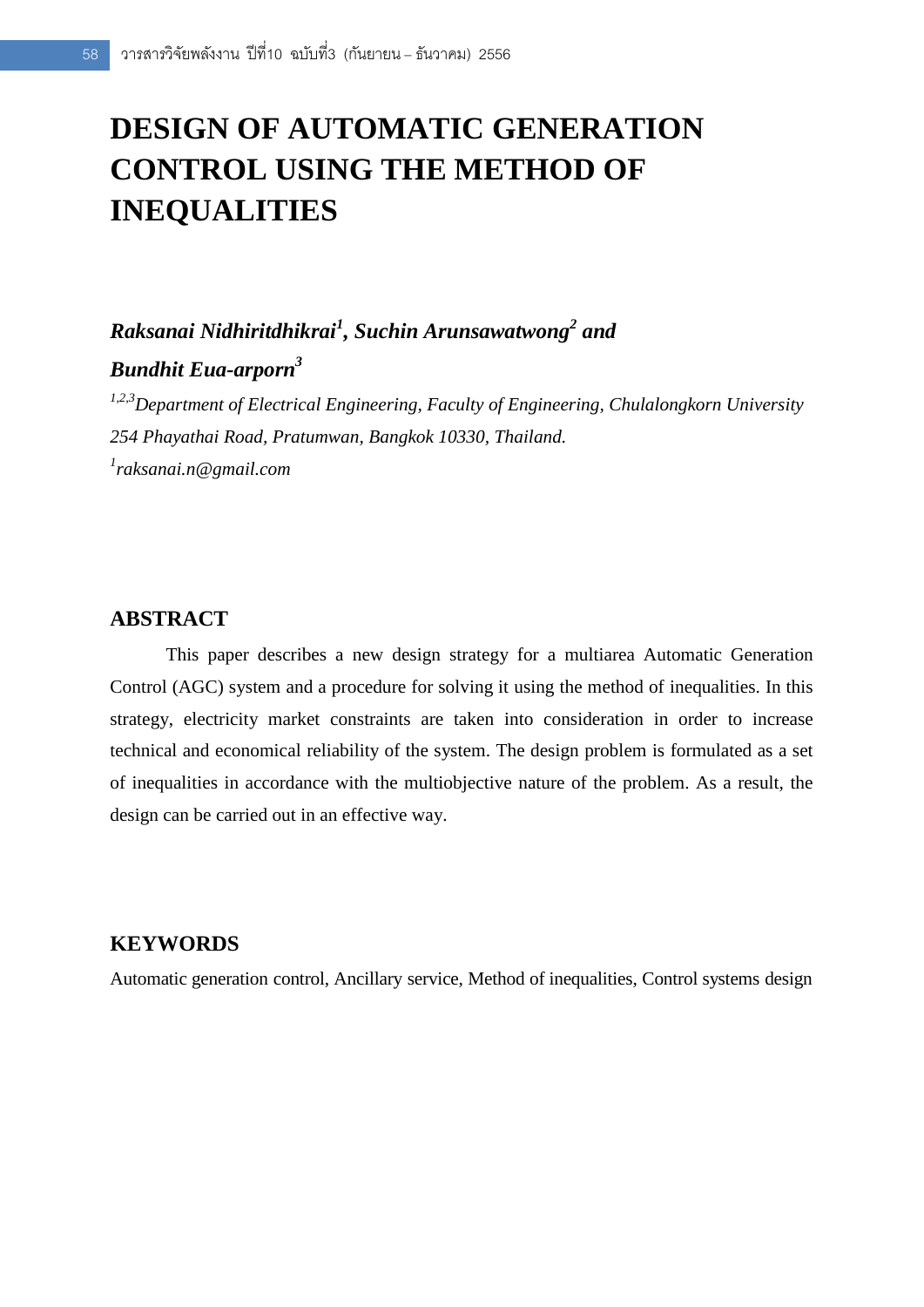#### **1. Introduction**

Nowadays, electricity market criteria have significant impact in power system operation. The violation of these criteria should be firstly prevented by a proper design of the AGC controller system taking into account the required criteria as constraints. With this design concept, we can increase technical and economical reliability compliance to the power system.

In the past, methods for designing an AGC controller are generally based on optimal control [1-3], fuzzy control [4], and state feedback control concepts. However, the mathematical formulation employed by these methods does not easily enable the designers to fulfill all the design requirements. When the design process has been finished, they need to perform simulations on the obtained system so as to check whether the results satisfy all the design criteria. If the system does not satisfy all the criteria, they have to conduct a trial and error process in redesigning the system again. As a result, the design process can be timeconsuming.

The method of inequalities [5] gives rise to a formulation in the form of a set of inequalities that represent all the design requirements. After the design process, provided the formulation is accurate and realistic, the designer can see whether the obtained design satisfies all the requirements without having to perform a number of unnecessary simulations for verification. For this reason, we employ the method of inequalities in designing the AGC system.

#### **2. Mathematical Model of AGC System**

In this paper, we consider an interconnected power system with two identical control areas. Each area consists of thermal and hydro power generating units. The block diagrams of the system are shown in Figures 1-4 [6-8]. The values of the system parameters are given in Table 1.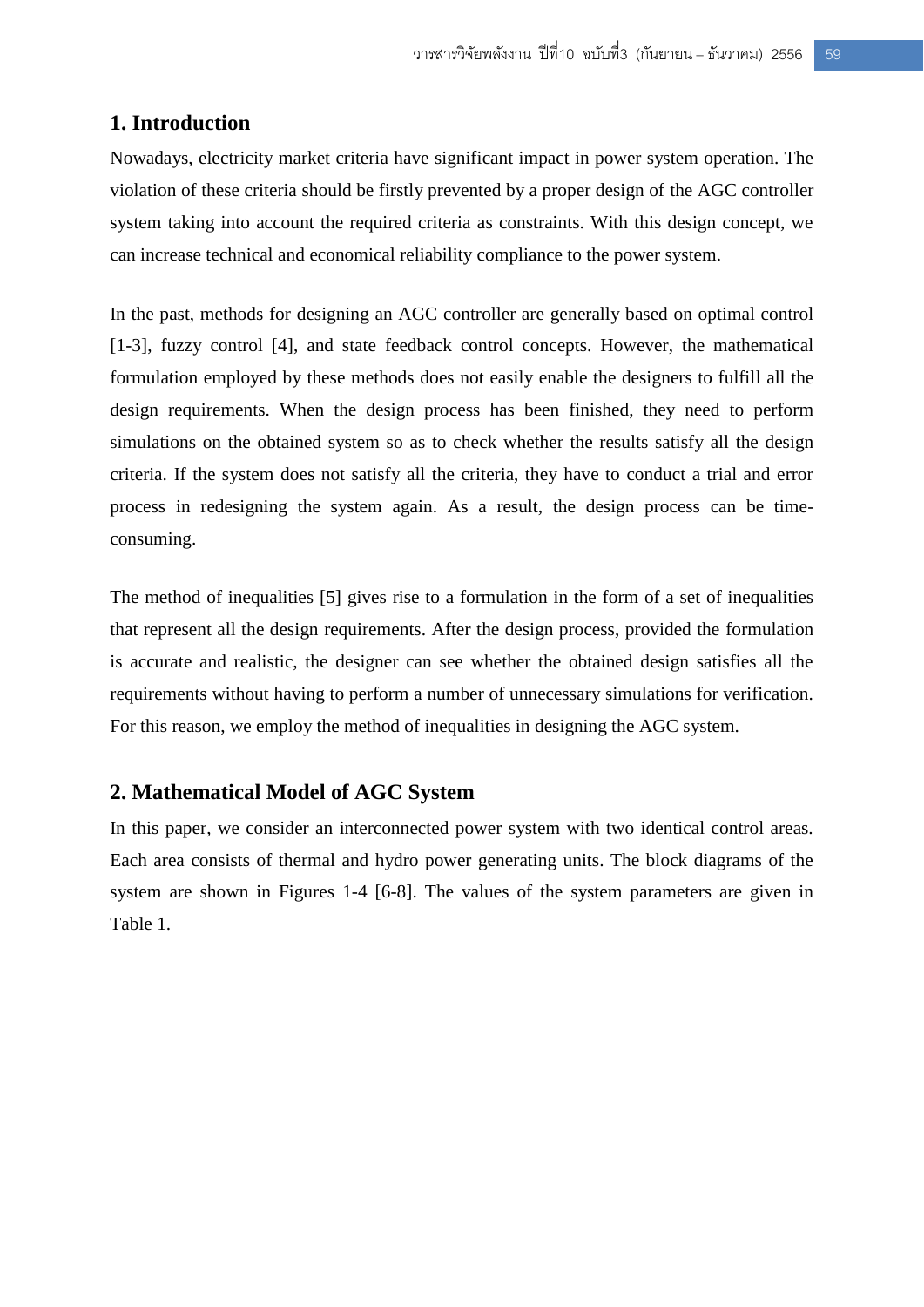

**Figure 1** Two area interconnected AGC model.



**Figure 2** Model of all generating units of area *i* .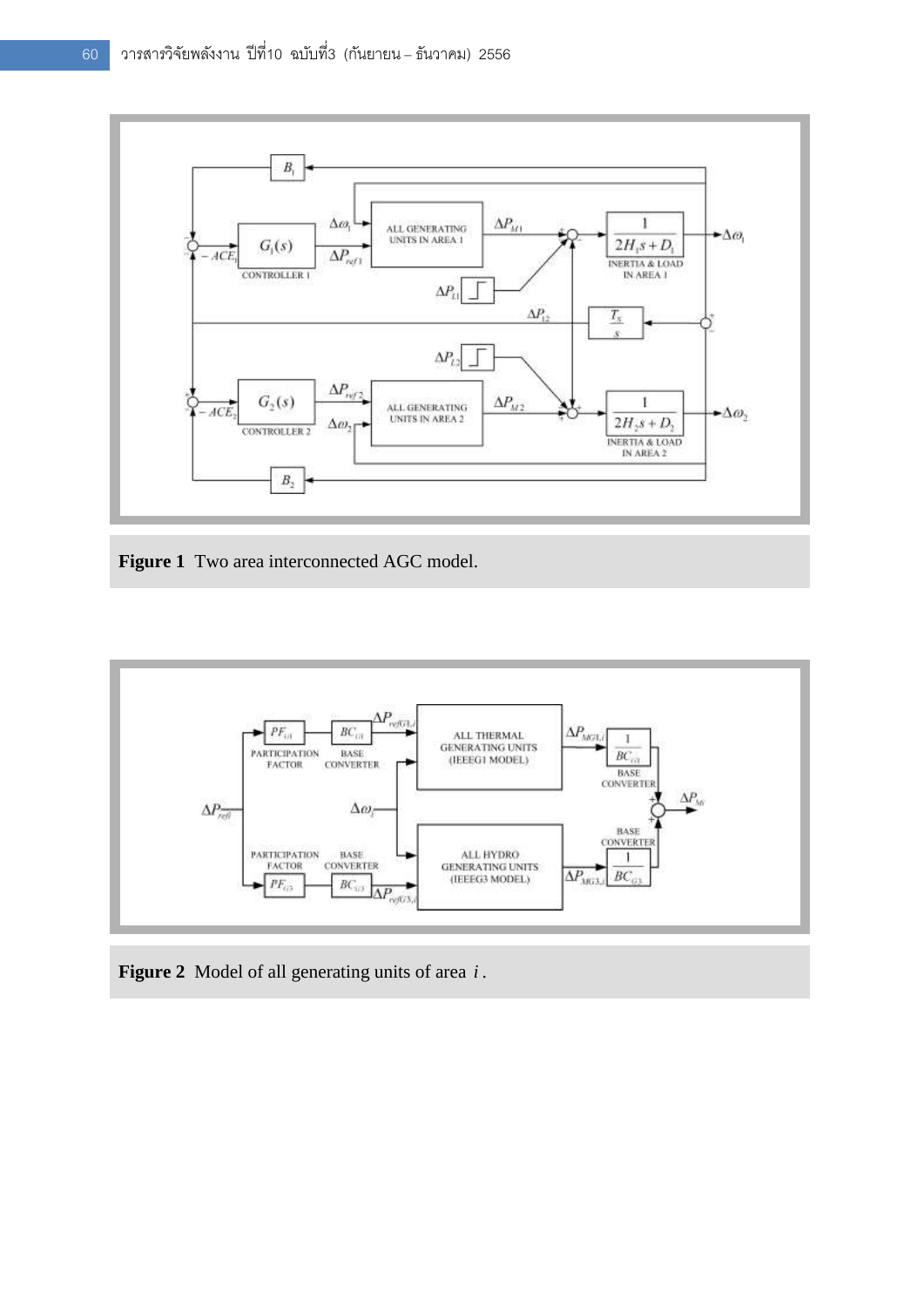

**Figure 3** Thermal generating unit model (IEEEG1 model) of area *i* .



**Figure 4** Hydro generating unit model (IEEEG3 model) of area *i* .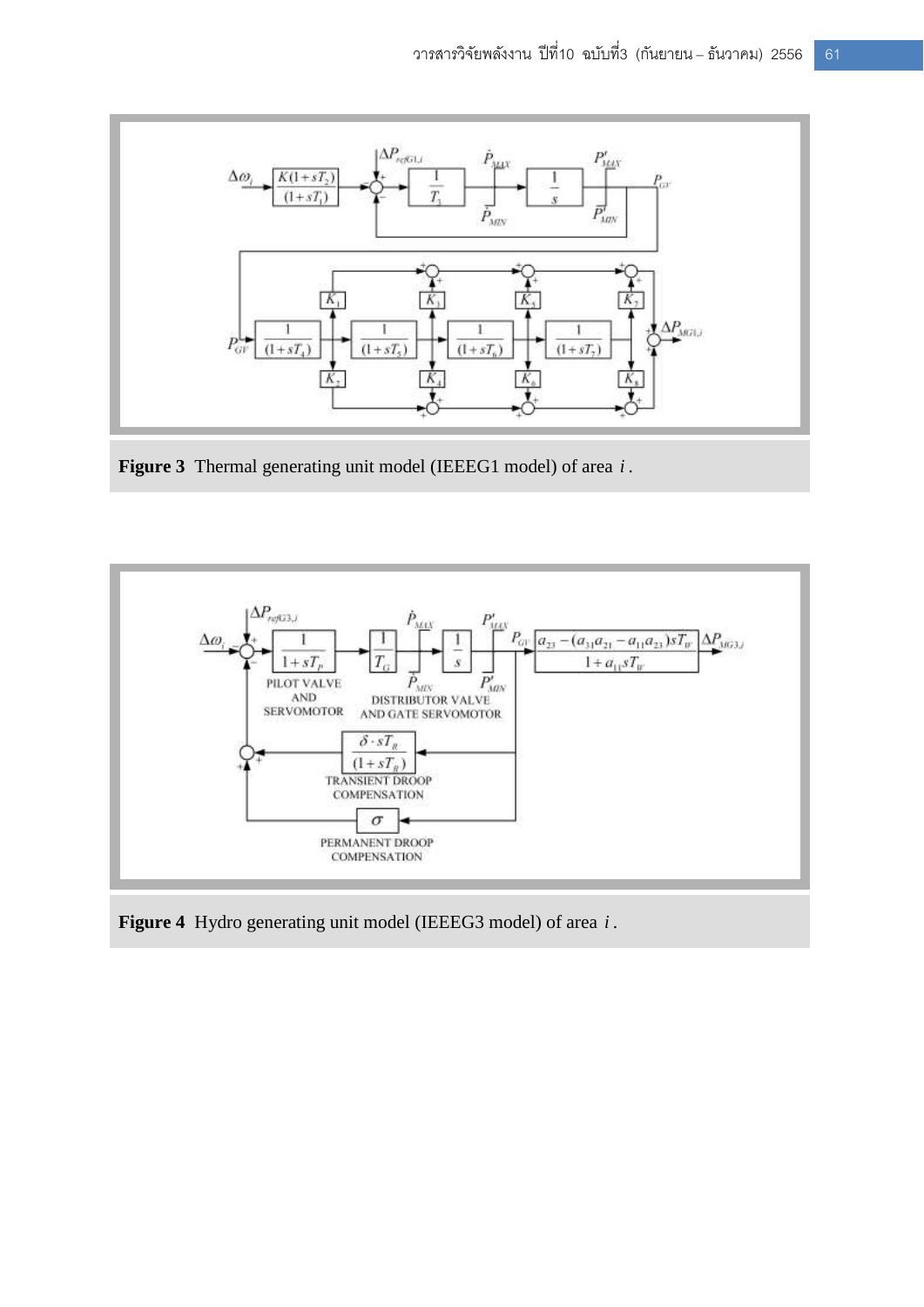| <b>Table 1 Model Parameters</b> |                               |                |                       |               |  |  |  |
|---------------------------------|-------------------------------|----------------|-----------------------|---------------|--|--|--|
| Parameters of all               | $PF_{G1} = 0.75$              |                | $PF_{G3} = 0.25$      |               |  |  |  |
| generating unit                 | $BC_{G1} = 500/400$           |                | $BC_{G3} = 500/70$    |               |  |  |  |
| Two area AGC                    | $H_1 = H_2 = 4.1526$          |                | $D_1 = D_2 = 0.9760$  |               |  |  |  |
| parameters                      | $B_1 = B_2 = 27.3$            |                | $T_{\rm s}=2$         |               |  |  |  |
| IEEEG1                          | $K = 20$                      | $K_1 = 0.3$    | $K_2 = 0$             | $K_{3} = 0.4$ |  |  |  |
| parameters                      | $K_4=0$                       | $K_5 = 0.3$    | $K_6 = 0$             | $K_7 = 0$     |  |  |  |
|                                 | $K_{\rm s}=0$                 | $T_1 = 0.25$   | $T2 = 0$              | $T_{3} = 0.1$ |  |  |  |
|                                 | $T_{A} = 0.3$                 | $T_5 = 10$     | $T_6 = 0.4$           | $T_7 = 0$     |  |  |  |
|                                 | $\dot{P}_{\text{MIN}} = -0.1$ | $P_{MIN} = 0$  | $\dot{P}_{MAX} = 0.1$ | $P_{MAX} = 1$ |  |  |  |
| IEEEG3                          | $T_c = 0.2$                   | $T_p = 0.04$   | $T_R = 5$             | $T_{\rm w}=1$ |  |  |  |
| parameters                      | $a_{11} = 0.5$                | $a_{13} = 1$   | $a_{21} = 1.5$        | $a_{23} = 1$  |  |  |  |
|                                 | $\sigma = 0.04$               | $\delta = 0.4$ | $P_{MIN} = -0.1$      | $P_{MN}=0$    |  |  |  |
|                                 | $\dot{P}_{\text{max}}=0.1$    | $P_{MAX} = 1$  |                       |               |  |  |  |

#### **Table 1** Model Parameters

#### **3. Electricity Markets**

Ancillary services [9] generally consist of voltage support, regulation and frequency, energy imbalance, operating reserve and black start capacity services, etc. The energy imbalance service which service balances the interconnection system frequency, called as Direct Frequency Control (DFC). The DFC which is one of the most essential services consists of regulation and load following services.

The primary difference between the regulation and load following service is the time frame of consideration. Regulation service is defined to be the higher frequency of power service following the minute-to-minute load variation, whereas the load following service is intended to follow the lower frequency component of load variation, the time scale of which normally covers period of hours [9].

In this paper, we consider only regulation service as a constraint in the design process of the AGC controller.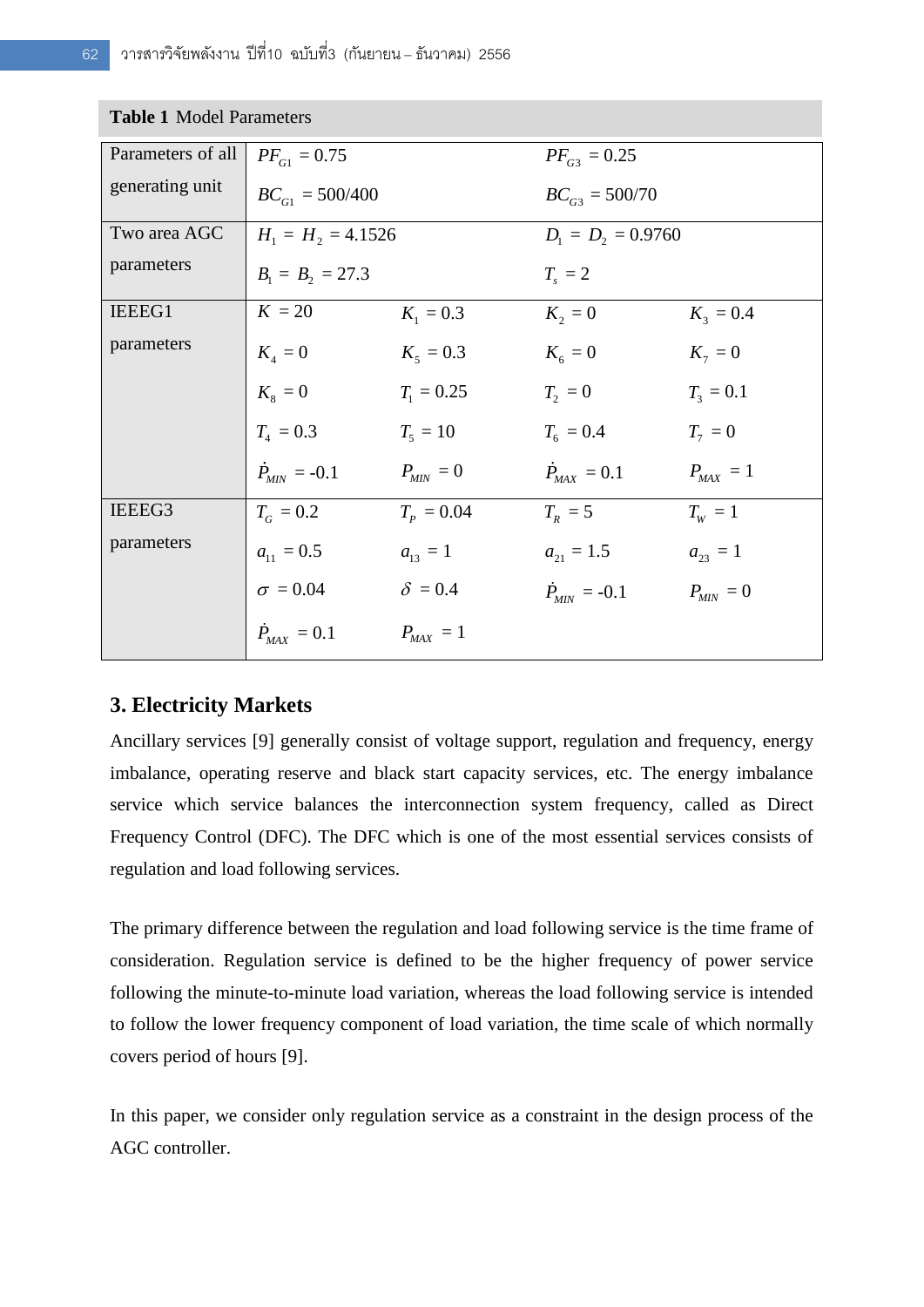#### **3.1 Regulation Components**

In hourly generation scheduling, the boundary between regulation and load following occurs at a frequency with a period length of twice the scheduling period, i.e. two hours [9]. All variation in load with full cycle period less than two hours is considered as part of the regulation service and all variations in load with full cycle periods equal to or greater than two hours are considered as load following service.



**Figure 5** The regulation component of total load.

A regulation example is shown in Figure 5, comprising total load, smoothed load, and regulation. The regulation component is calculated by using Fourier transforms to decompose the total load into the regulation component and the smoothed load component. With the decomposition in this manner, the regulation component of the load has a net integrated energy of zero. In other words, there is no energy or energy imbalance associated with the regulation component. The root mean square ( *RMS* ) value for regulation is also calculated. In this case, since the net integrated energy of the regulation ( $\bar{x}$ ) is zero, then the standard deviation ( $\sigma$ ) for regulation has the same value as the *RMS*. The equations for the standard deviation ( $\sigma$ ) and the *RMS* values can be written as  $(1)$  and  $(2)$ .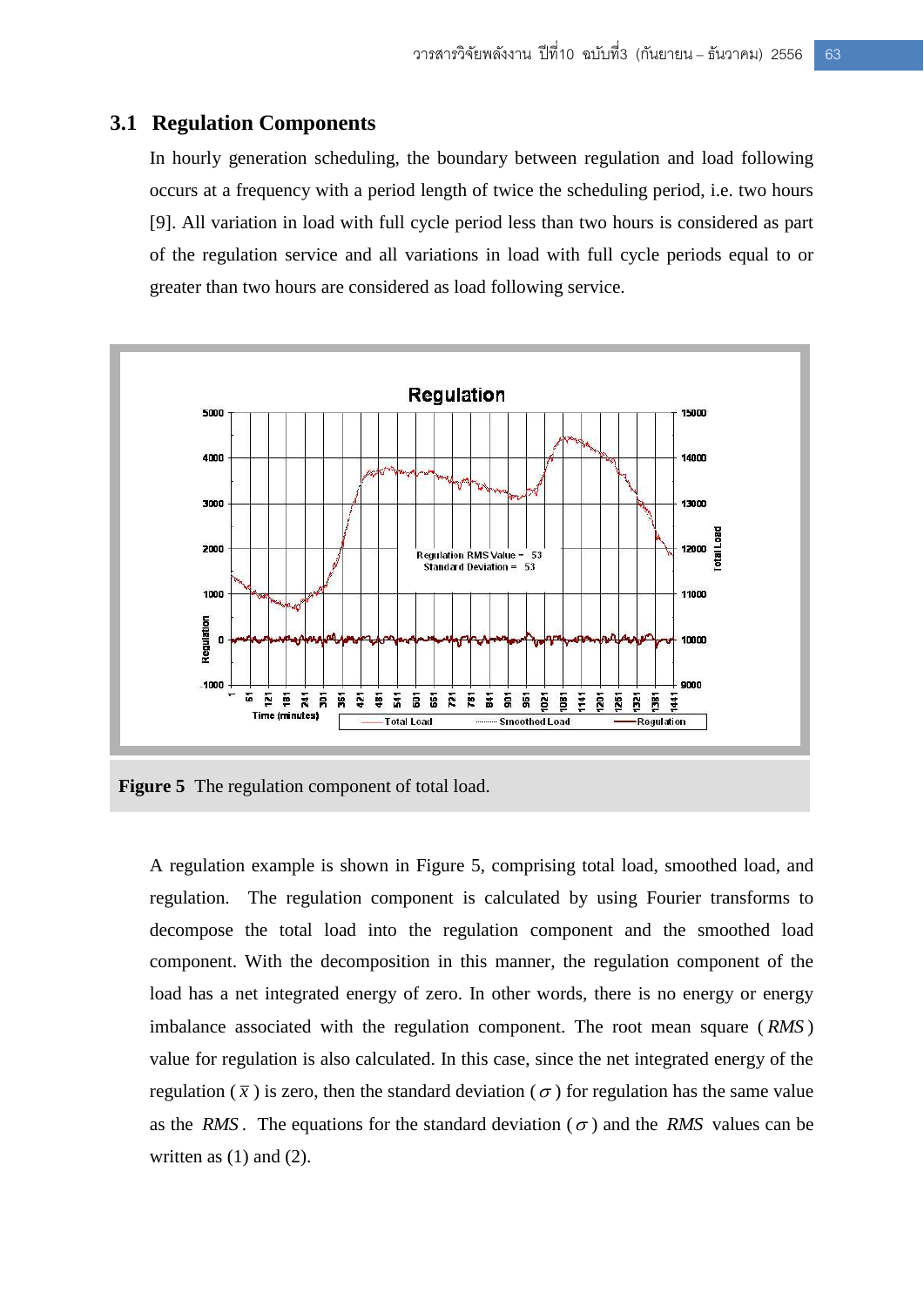$$
\sigma^2 = \frac{1}{n} \sum x_i^2 - \overline{x}^2 \tag{1}
$$

$$
RMS^2 = \sigma^2 + \overline{x}^2 \tag{2}
$$

#### **3.2 Real energy service measurement**

The measurement standard presented in [10-12] called Control Performance Standard 1 ( *CPS*1 ) uses compliance factor ( *CF* ) to measure controller performance of each area. The *CF* is defined as:

$$
CF = \frac{1}{n} \sum \frac{\overline{ACE} \cdot \overline{\Delta F}}{B} \tag{3}
$$

where  $ACE$  is the one minute average  $ACE$  and  $\Delta F$  is average standard error of frequency in one minute. A positive *CF* means the control area is acting as a burden to the interconnection regulation requirement. On the other hand, a negative *CF* indicates that the area is supporting the interconnection regulation requirement.

The *CPS*1 is a standard reference for defining capacity and measurement of regulation and load following services. Illiam and Hoffman [10] showed the importance of coincidence between scheduled errors of interconnection systems. Regulation and load following service measurement should use the *RMS* value combined with coincidence factor as follows:

$$
C_{reg}^2 = \frac{1}{n} \sum \overline{\Delta T} * \overline{\Delta F}
$$
 (4)

where  $\Delta T$  is the schedule error over one minute period.

#### **4. The method of inequalities**

The method of inequalities [5, 13] requires that a design problem be formulated as a set of inequalities:

$$
\Phi_i(p) \le C_i, \qquad i = 1, 2, \dots, m \tag{5}
$$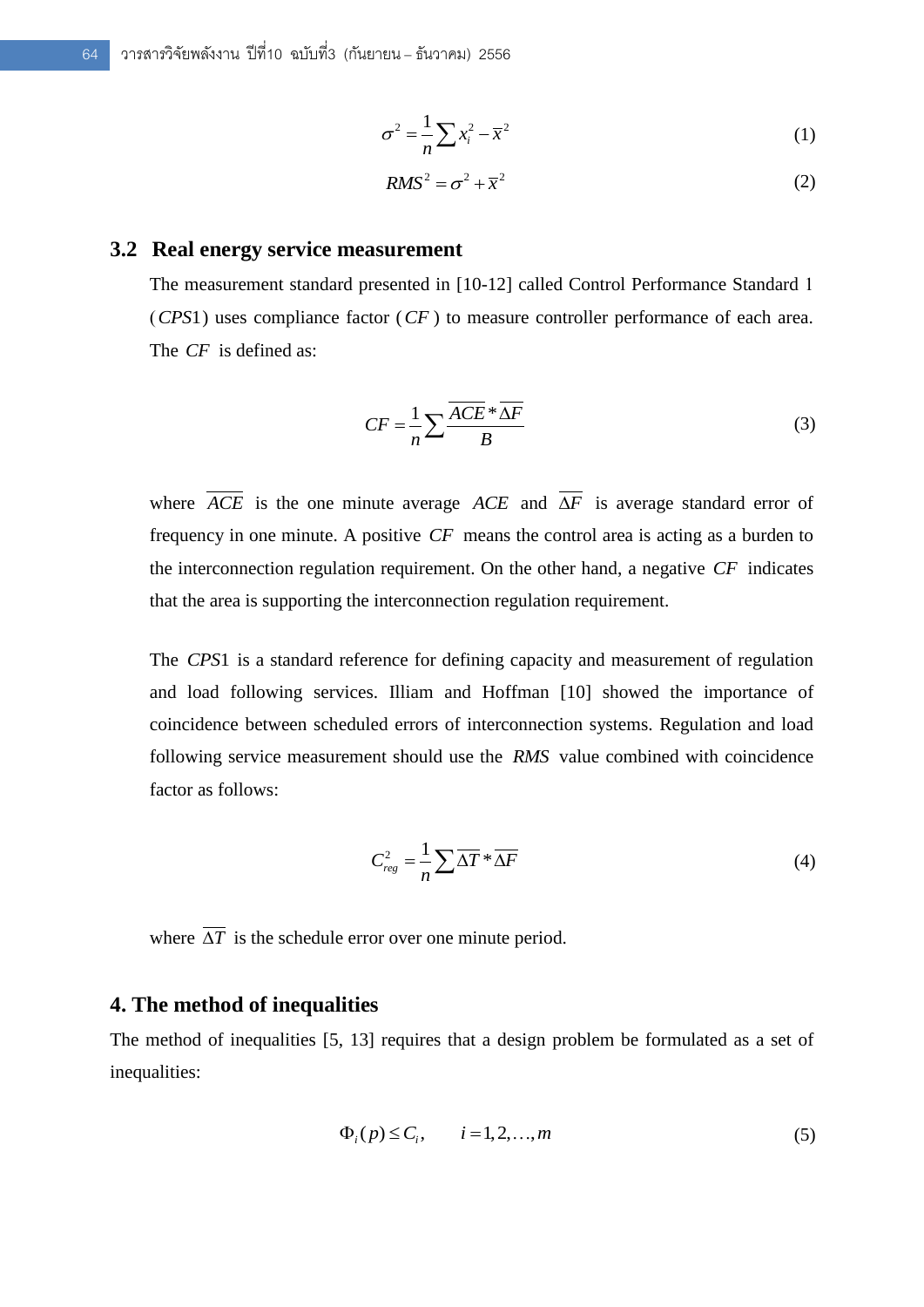where  $p \in \mathbb{R}^n$  is a design parameter,  $\Phi_i(p)$  is a real number representing an aspect of the behaviors of the system, and the bound  $C_i$  is the maximum tolerable value of  $\Phi_i(p)$ . Any value of  $p$  that satisfies (5) is called a solution of the inequalities (5) and characterizes an acceptable design.

One can solve inequalities (5) either by analytical or numerical method. But, in general, it is necessary and practical to use numerical methods. In this work, an algorithm called the moving boundaries process (MBP) is used to solve inequalities (5). The details of the MBP algorithm can be found in Zakian's original article [5], and also in chapters 1 and 6 of Zakian's recent book [13].

The inequalities (5) include two principal subsets. One is the subset that represents required performance. Whereas constraints have traditionally been represented by inequalities, the representation of desired performance by a set of inequalities is a significant departure from the traditional that requires that performance be represented by a single number  $(p) = \sum_{i=1}^{m} w_i \Phi_i(p)$  $\Phi(p) = \sum_{i=1}^{m} w_i \Phi_i(p)$  (the  $w_i$  are weights chosen by the designer), which is to be minimized.

The method of inequalities recognizes that desired performance is appropriately stated by means of several distinct criteria, thus allowing greater insight into the design process.

Over the last thirty years or more, it has been shown that a wide range of practical design problems can be formulated in the form of (5). See [5, 13-14] and the references therein.

#### **5. AGC controller system design**

We apply the method of inequalities to the design of a multiarea AGC system. The following assumptions are used in our design formulation.

- We consider only Load Frequency Control (LFC) in the AGC system and discard the coupling effects of automatic voltage regulator.
- Load disturbance, which is demand change, is a step function.
- We consider only small signal dynamic of the system. Therefore, the magnitude of the disturbance is 0.01 p.u.
- We discard the time delay of system.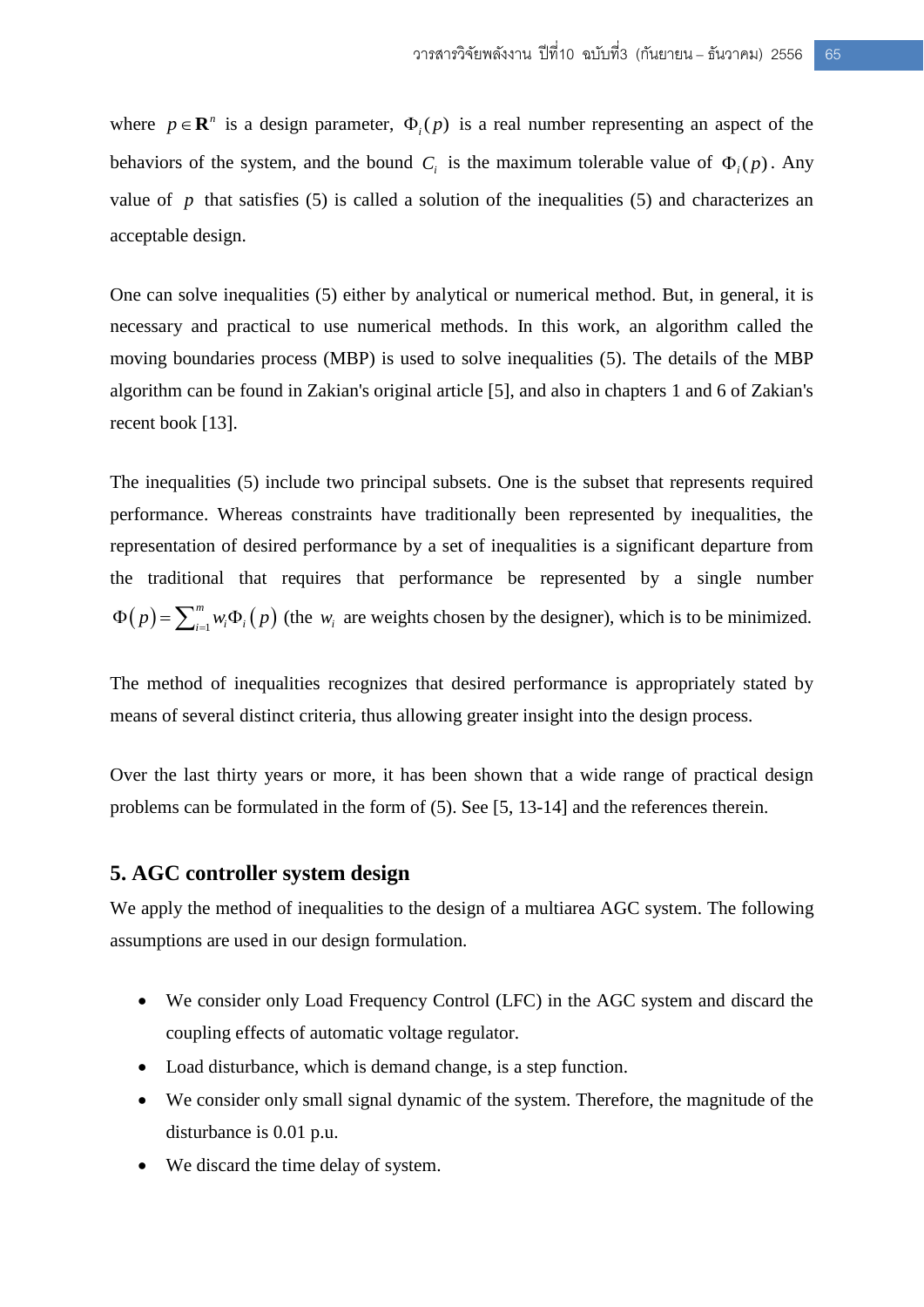When a small step disturbance occurs, the AGC system is normally required to fulfil the following objectives.

- Exerp frequency deviations  $\Delta \omega_i$  equal to zero in steady state.
- Exercise Keep the tie-line power flow deviation  $\Delta P_{12}$  equal to zero in steady state.

According to the concept of tie-line bias control, the area control error in area  $i$  ( $ACE<sub>i</sub>$ ) is given by

$$
ACE1 = \Delta P12 + B1\Delta \omega1
$$
 (6)

$$
ACE2 = \Delta P21 + B2\Delta \omega2
$$
 (7)

where  $B_i$  is the frequency bias factor in area i. In order that the control system can drive  $\Delta \omega_i$ and  $\Delta P_{12}$  to zero in steady state, it is necessary that the controller employ the integral feedback of  $ACE<sub>i</sub>$  (see (11) and (13)).

In addition to the above design objectives, we also include some significant electricity market constraints (as described in section III) in the formulation so as to increase the technical and economical reliability of the power system. The details of the design are given below.

#### **5.1 Design Formulation**

Since both areas are identical, it suffices to assume further that only a 0.01 p.u. load disturbance occurs in area 1 (i.e.  $\Delta P_{L1} = 0.01$  p.u. and  $\Delta P_{L2} = 0$  p.u.). See Figure 1. For the system to have good dynamic responses, it is required that (A) the maximum overshoot (*OS*), the rise time  $(T_r)$  and the settling time  $(T_s)$  of the total mechanical power deviation ( $\Delta P$ <sub>*M*1</sub>) are sufficiently small; (B) the maximum values of  $|\Delta P$ <sub>12</sub>,  $|\Delta \omega_1|$ ,  $|\Delta \omega_2|$ , the total mechanical power deviations of thermal generating unit (IEEEG3 model) in area 1 and 2 ( $\Delta P_{MG3,1}$  and  $\Delta P_{MG3,2}$ ) are sufficiently small. The requirement (A) leads to the following design inequalities: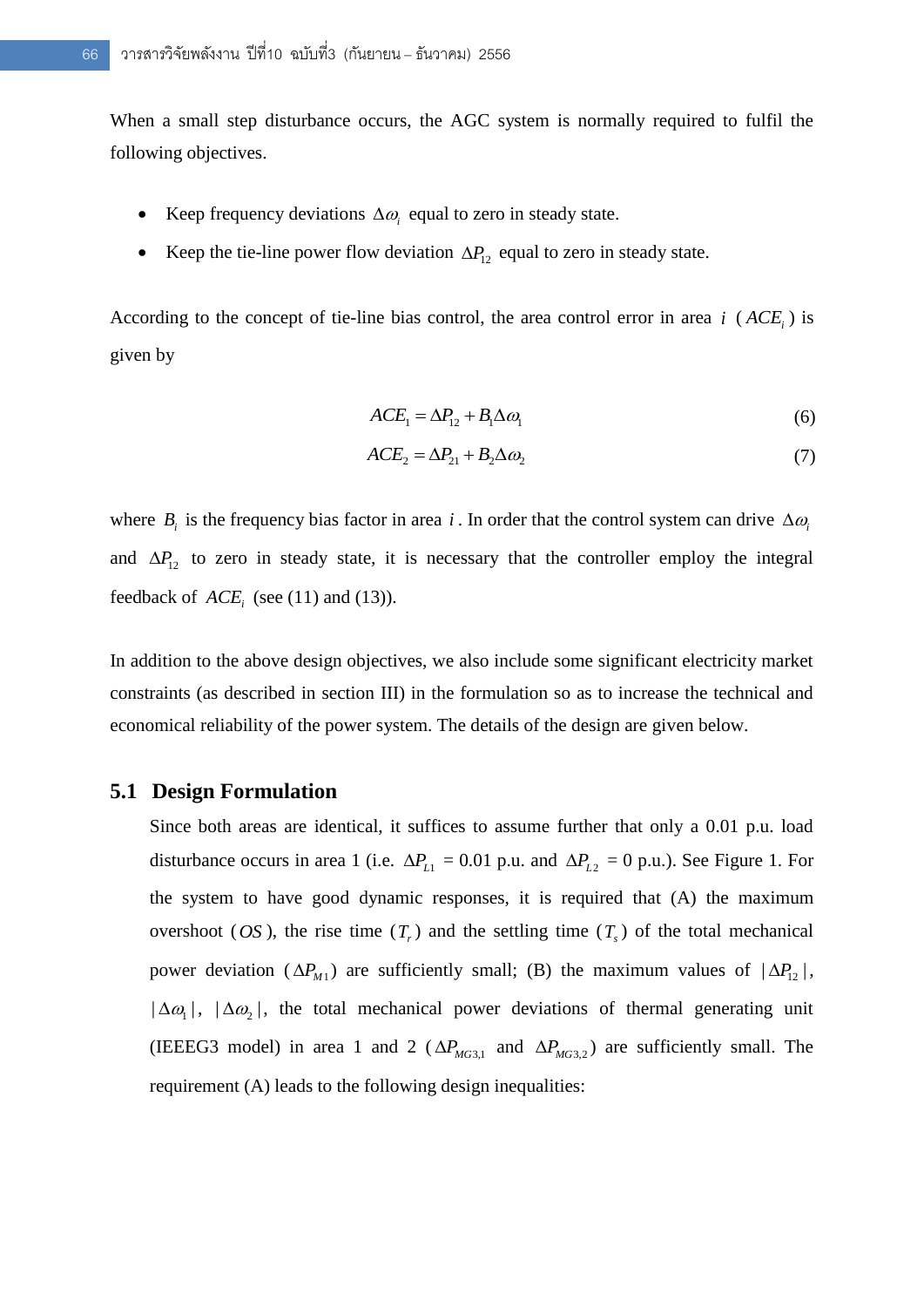$$
\Phi_1 = OS \text{ of } \Delta P_{M1} \le C_1
$$
\n
$$
\Phi_2 = T_r \text{ of } \Delta P_{M1} \le C_2
$$
\n
$$
\Phi_3 = T_s \text{ of } \Delta P_{M1} \le C_3 \tag{8}
$$

whereas the requirement (B) leads to

$$
\Phi_4 = \max \{ |\Delta P_{12}(t)| : t \ge 0 \} \le C_4
$$
  
\n
$$
\Phi_5 = \max \{ |\Delta \omega_1(t)| : t \ge 0 \} \le C_5
$$
  
\n
$$
\Phi_6 = \max \{ |\Delta \omega_2(t)| : t \ge 0 \} \le C_6
$$
  
\n
$$
\Phi_7 = \max \{ \Delta P_{MG3,1}(t) : t \ge 0 \} \le C_7
$$
  
\n
$$
\Phi_8 = \max \{ \Delta P_{MG3,2}(t) : t \ge 0 \} \le C_8
$$
 (9)

In order to increase the system's economical reliability, it is required that (C) the regulation service quality of area 1 ( $C_{reg1}$ ) and the compliance factor of each area ( $CF_1$ ) and  $CF<sub>2</sub>$ ) are in the acceptable range described in the market agreement. Since there is no disturbance in area 2, i.e.  $C_{reg2} = 0$ , we do not consider  $C_{reg2}$ . The requirement (C) leads to the following design inequalities.

$$
\Phi_9 = C_{reg1} \qquad \leq C_9
$$
\n
$$
\Phi_{10} = CF_1 \qquad \leq C_{10}
$$
\n
$$
\Phi_{11} = CF_2 \qquad \leq C_{11}
$$
\n(10)

Since the two control areas are identical, the transfer functions of both area controllers (see Figure 1) are chosen to be the same; that is,  $G_1(s) = G_2(s)$ .

In solving the inequalities given in (8), (9) and (10) for an acceptable design solution, various forms of  $G_1(s)$  and  $G_2(s)$  are chosen. Usually, it is a common practice to start with  $G_1(s)$  and  $G_2(s)$  with the least complexity; if a design solution is not found, then a more complex controller structure is used.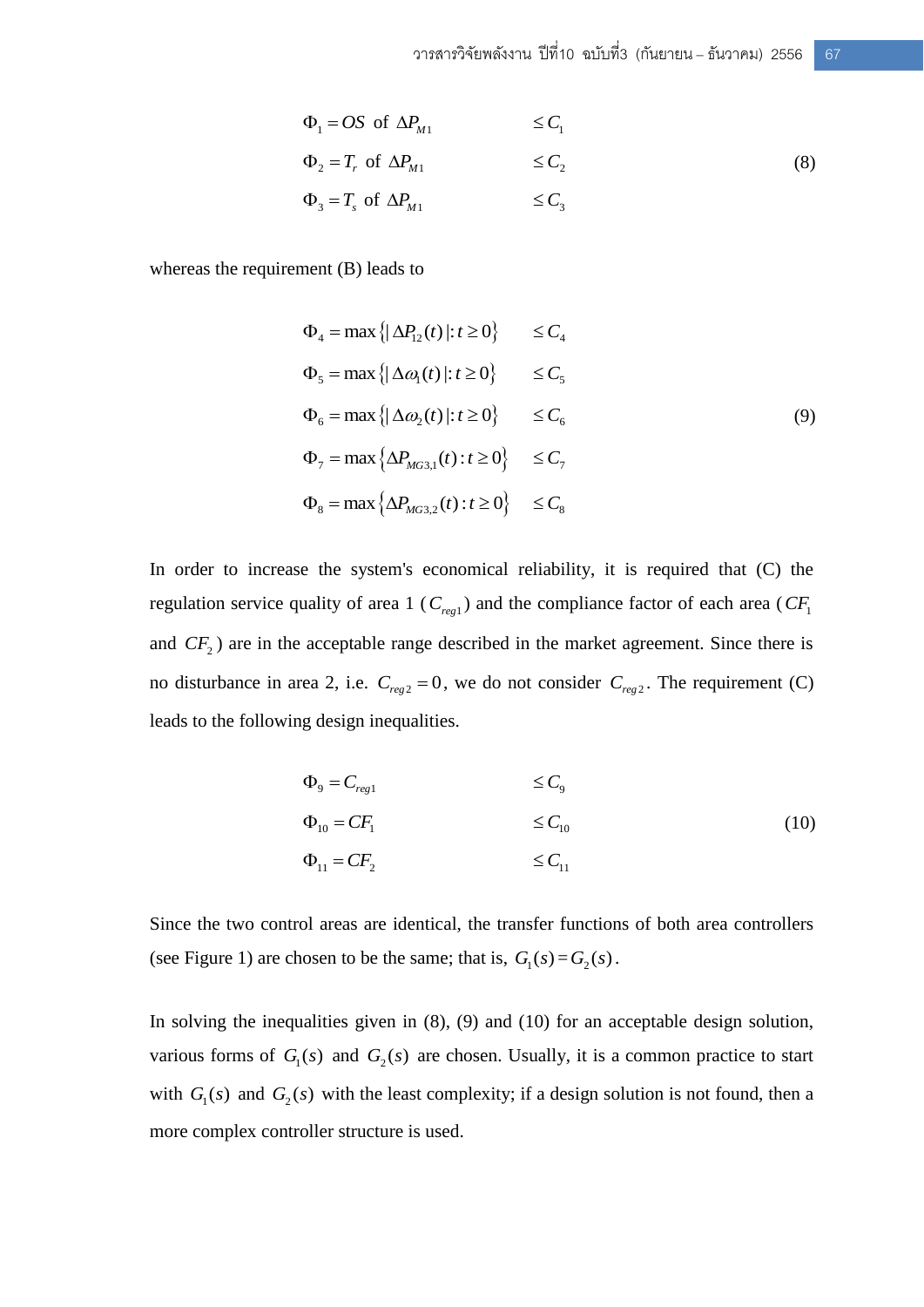#### **5.2 Numerical Results**

First, choose

$$
G_1(s) = G_2(s) = \frac{p_1}{s}
$$
 (11)

After a large number of iterations, the MBP cannot locate an acceptable design specified in Table 2. An approximate solution can be found by relaxing some design specification in Table 2. For example, by letting  $C_1 = 0.2$ ,  $C_3 = 41$  sec. and  $C_9 = 0.51$ , an approximate solution is found.

$$
G_1(s) = G_2(s) = \frac{0.10816}{s}
$$
 (12)

where the corresponding values of  $\Phi_i(p)$  are given in Table 3.

Then, reformulate the design problem by choosing

$$
G_1(s) = G_2(s) = \frac{p_1}{s} + p_2 \cdot \left(\frac{s + p_3}{s + p_4}\right)
$$
 (13)

After a number of iterations, the MBP locates a successful design given by

$$
G_1(s) = G_2(s) = \frac{0.02148}{s} + 0.03997 \cdot \left(\frac{s + 1.39888}{s + 0.06939}\right)
$$
(14)

where the corresponding values of  $\Phi_i(p)$  are given in Table 3 and the responses of the system are in Figures 6 and 7.

| <b>Table 2</b> Design specifications      |                                                                 |                                  |  |  |  |  |
|-------------------------------------------|-----------------------------------------------------------------|----------------------------------|--|--|--|--|
| Design specifications $(C_i)$ $C_1 = 0.1$ |                                                                 | $C_2 = 2.5$ sec. $C_3 = 27$ sec. |  |  |  |  |
| in $(8)$ , $(9)$ and $(10)$               | $C_4 = 0.0045$ p.u. $C_5 = 0.0015$ p.u. $C_6 = 0.0015$ p.u.     |                                  |  |  |  |  |
|                                           | $C_7 = 0.0099$ p.u. $C_8 = 0.0099$ p.u. $C_9 = 0.3950$          |                                  |  |  |  |  |
|                                           | $C_{10} = 6.525 \times 10^{-5}$ $C_{11} = 6.525 \times 10^{-5}$ |                                  |  |  |  |  |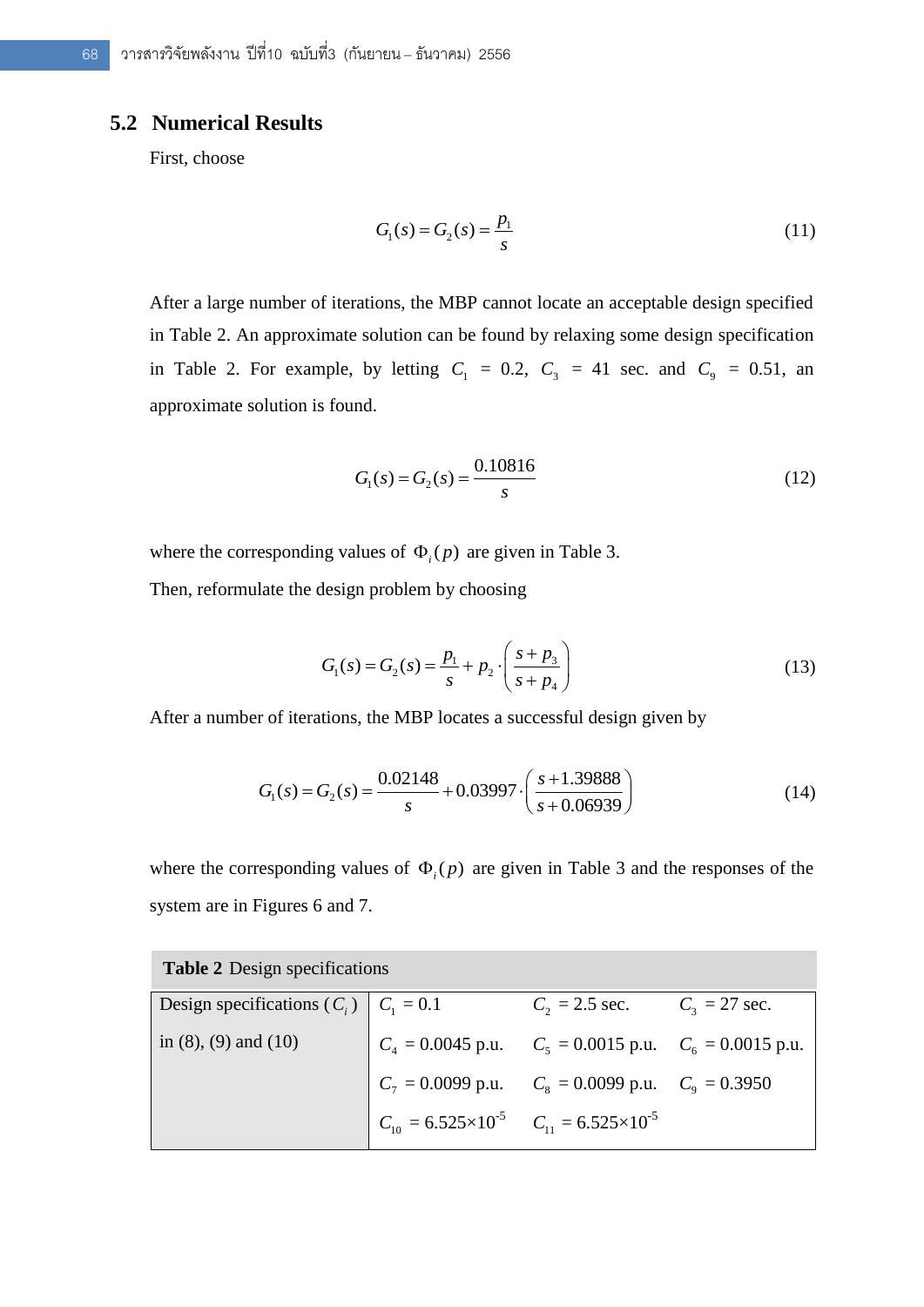| <b>Table 3 Design results</b>     |                                    |                                    |                           |  |  |  |
|-----------------------------------|------------------------------------|------------------------------------|---------------------------|--|--|--|
| For AGC with                      | $\Phi_1 = 0.19457$                 | $\Phi_2$ = 2.44116 sec.            | $\Phi_3 = 40.7617$ sec.   |  |  |  |
| integral controller (12)          | $\Phi_4 = 0.00450$ p.u.            | $\Phi_5 = 0.00125$ p.u.            | $\Phi_{6} = 0.00076$ p.u. |  |  |  |
|                                   | $\Phi_7 = 0.00923$ p.u.            | $\Phi$ <sub>s</sub> = 0.00289 p.u. | $\Phi_{\rm o} = 0.50881$  |  |  |  |
|                                   | $\Phi_{10} = 2.078 \times 10^{-7}$ | $\Phi_{11} = 7.254 \times 10^{-9}$ |                           |  |  |  |
| For AGC with                      | $\Phi_1 = 0.09248$                 | $\Phi_2$ = 2.33385 sec.            | $\Phi_2$ = 26.9983 sec.   |  |  |  |
| more complex<br>controller $(14)$ | $\Phi_4 = 0.00438$ p.u.            | $\Phi$ <sub>5</sub> = 0.00124 p.u. | $\Phi_{6} = 0.00059$ p.u. |  |  |  |
|                                   | $\Phi_7 = 0.00895$ p.u.            | $\Phi$ <sub>s</sub> = 0.00193 p.u. | $\Phi_{\rm o} = 0.39338$  |  |  |  |
|                                   | $\Phi_{10} = 5.38 \times 10^{-6}$  | $\Phi_{11} = -3.99 \times 10^{-8}$ |                           |  |  |  |



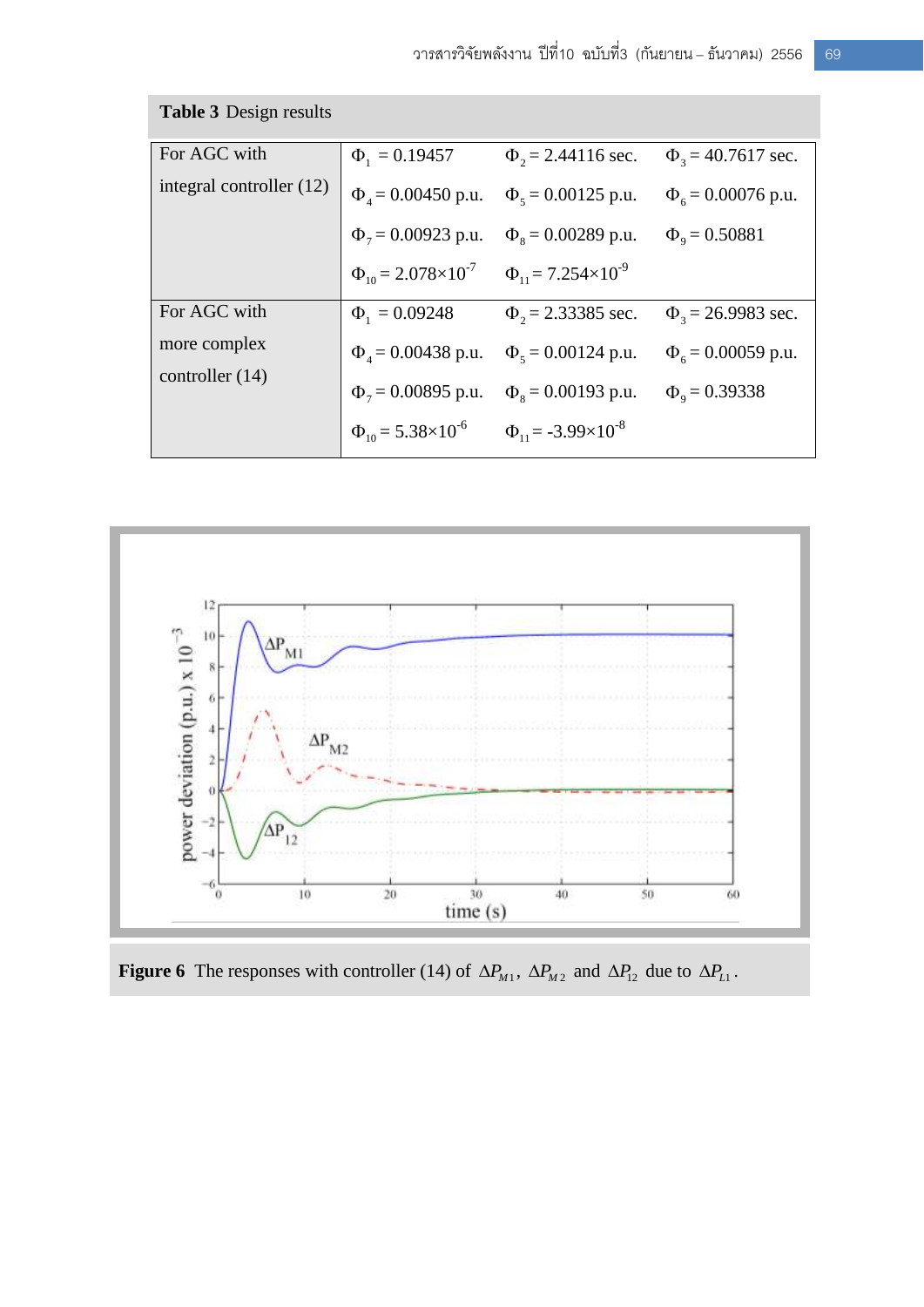

**Figure 7** The responses with controller (14) of  $\Delta\omega_1$  and  $\Delta\omega_2$  due to  $\Delta P_{L1}$ .

#### **6. Conclusion**

From the numerical results, we can see that the method of inequalities can solve this kind of design problem effectively so that the AGC system can have good dynamic responses and, at the same time, can increase its economical reliability. Furthermore, the advantage of this method is that new design criteria are easily incorporated into the design process in the form of additional inequalities. When the market criteria are changed, it is easy to update the parameters of the AGC controller in order to gain the system reliability. It is worth pointing out here that, by using the method of inequalities, we can choose to design not only the controller parameters but also the parameters in other parts of the power system.

#### **7. Acknowledgment**

The authors would like to gratefully acknowledge Chulalongkorn University Graduate Scholarship to Commemorate the  $72<sup>nd</sup>$  Anniversary of His Majesty King Bhumibol Adulyadej.